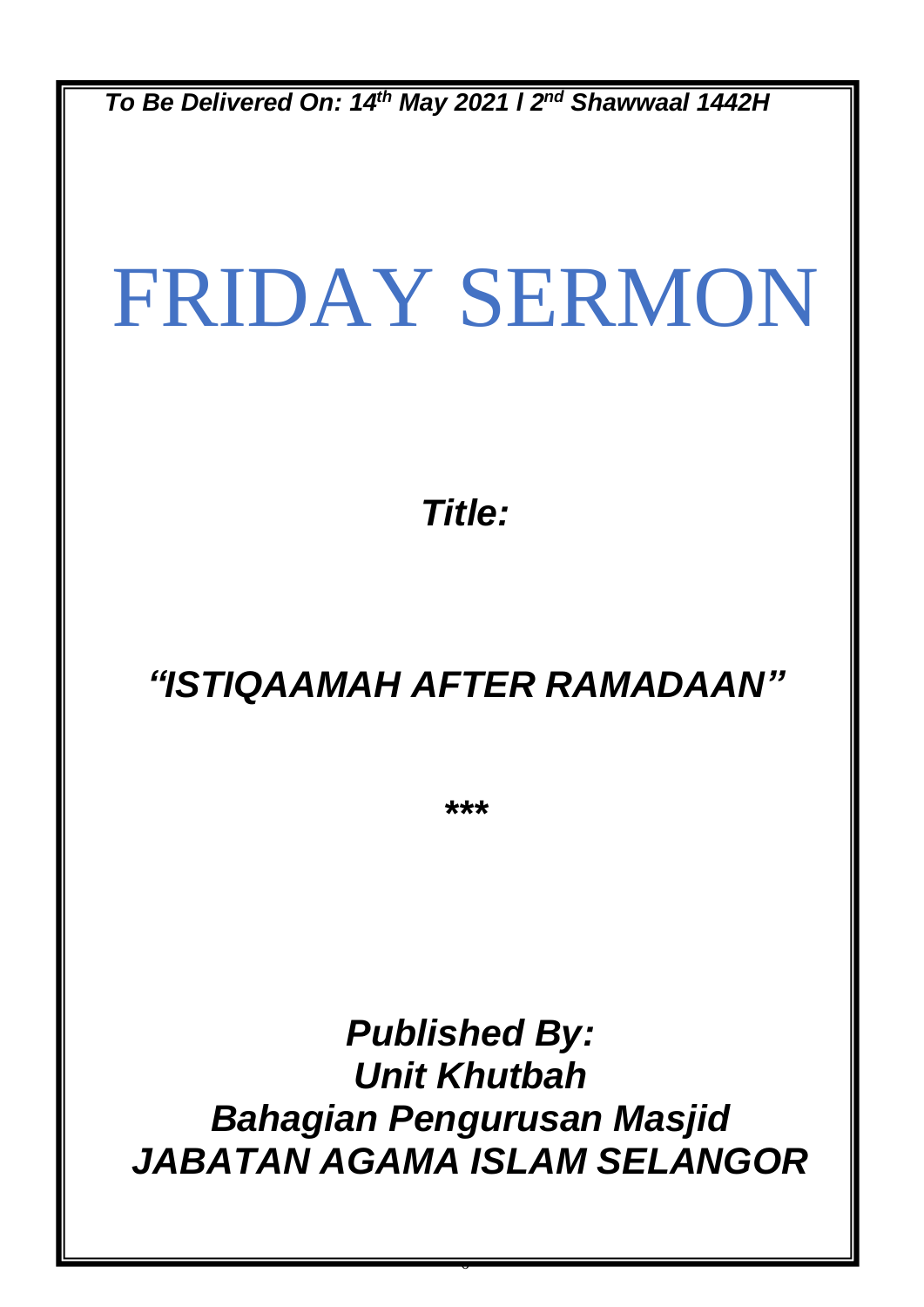#### *Jabatan Agama Islam Selangor*

## *"ISTIQAAMAH AFTER RAMADAAN"*

。<br>♦ اَلْحَمْدُ لِلَّهِ الْقَائِلِ :  $\overline{\phantom{a}}$ ن<br>ا و<br>و 。<br>C  $\overline{\phantom{a}}$  $\frac{1}{2}$ ْ ر<br>آ  $\lambda$  $\ddot{\cdot}$ مُوا فَ ْ و َٰ  $\ddot{\cdot}$ قذ  $\ddot{\phantom{0}}$ اسٌتَ  $\ddot{\phantom{0}}$ ى<br>م ءَ َءَ<br>ٽم و<br>په ِ<br>آھ<br>آلھ ا اللَّهُ  $\ddot{\cdot}$ ن و<br>د بة<br>ب ِ<br>ا الوا رَ <u>ہ</u> و<br>ا  $\ddot{\mathbf{z}}$ ق ِينَ یہ<br>۱ الَّذِ ِ<br>پَ إِن  $\ddot{\cdot}$ نُونَ ُو<br>و  $\ddot{\cdot}$ ز  $\frac{1}{2}$  $\tilde{z}$ هُمْ يَحُ  $\frac{1}{2}$ و<br>م ر<br>1 َل  $\frac{1}{c}$ يثقة وَ  $\frac{1}{2}$  $\ddot{\phantom{0}}$ ر<br>آ  $\uplambda$ ر<br>ح ع وْڤ  $\tilde{\cdot}$ خَوْفُ عَلَيْهِمْ وَلَا هُمْ يُحْزَنُونَ ۞ ا ۔<br>ا أَشْهَدُ أَنْ لَّا إِلَهَ إِلَّا اللَّهُ وَحْدَهُ لاَ شَرِيكَ لَهُ وَأَشْهَدُ أَنَّ مُحَمَّدًا ْ  $\tilde{\mathbf{z}}$ و<br>ا  $\frac{1}{2}$ ْ  $\sum_{i=1}^{n}$ ۔<br>م ์ $\tilde{\cdot}$ ।<br>-<br>-ا<br>ا ً<br>أ ر<br>م ๋<br>ጎ اتا<br>م  $\sum_{i=1}^{n}$ ر<br>ا ً<br>زار<br>ر ْ  $\ddot{\mathbf{z}}$  $\tilde{\cdot}$ ر<br>پر ِ<br>ا ِ  $\ddot{\phantom{0}}$  $\lambda$ ٍ<br>پ ِ<br>ا  $\tilde{\cdot}$ ُ ل و س ر و ه د ب ِه ِل ع ى آ ل ع د و م حَ ا م ِ ِدن ي ى سَ ل ِ م ع ل ِ وسَ ل صَ م ه لل . ا ه <sup>ے</sup> י<br>י و<br>م  $\tilde{\cdot}$  $\tilde{\phantom{a}}$ ُ<br>ُ و<br>ا ؗ<br>֧ ِ<br>م  $\overline{\mathbf{a}}$  $\frac{1}{\sqrt{2}}$  $\tilde{\cdot}$ <u>لم</u> ت<br>م  $\frac{1}{\lambda}$  $\ddot{\phantom{0}}$  $\frac{1}{1}$  $\overline{\mathbf{1}}$  $\frac{1}{2}$ ĭ تا<br>م ر<br>ر<br>ر سنة<br>ا ً<br>آ ر<br>د و*َصَحْبِهِ <sub>۽</sub>* أَجْمَعِيْنَ. ْ  $\ddot{\phantom{0}}$ ់<br>(  $\tilde{\mathbf{a}}$  $\sum_{i=1}^{n}$ ِ<br>أَمَّا بَعْدُ، فَيَا أَيُّهَا الْمُسْلِمُونَ اِتَّقُواْ اللَّهَ، أُوْصِيكُمْ وَإِيَّايَ بِتَقْوَى  $\frac{1}{1}$  $\ddot{\cdot}$ .<br>و ْ  $\ddot{\cdot}$ لة<br>م ֦֪֦֪֦֝֟֝֟֟֟֟֟֟֟֟֟֟֟֟֟֟֟֟֟֟֟֟֕֕֟֓֟֓֕֝֟֓֕֝֟֓֕֝֟֓֕֝֟֓֕֝֟֓֕֝֟֓֕֝֟֓֕֝֟֟֟  $\tilde{\cdot}$ ֦֧֦֧֦֧<u>֦</u>  $\ddot{\phantom{0}}$ <u>ر</u><br>: ان<br>ا  $\sum_{i=1}^n$  $\tilde{\cdot}$ ر<br>مخ י<br>י  $\frac{2}{7}$ ֦֧֦֧֦֧֦֧֦֧֦֧֦֧֦֧֦֧֦֧֦֧֦֧֦֧֦֧<br>**֧ ہیں** الله  $\ddot{\phantom{0}}$ ُ<br>ለ أَيُّهَا الْمُ ِ<br>أم ُ<br>ُلا  $\tilde{\mathbf{r}}$ .  $\ddot{\phantom{0}}$ ؾٞڡٞۛ۠ۅڹؘ **ہیں** ا<br>اب ُْ اللّٰهِ فَقَدْ فَازَ الْمُ  $\ddot{\cdot}$  $\ddot{\cdot}$ ْ  $\frac{1}{2}$  $\ddot{\cdot}$ قَالَ اللَّهُ تَعَالَى: ً<br>ا  $\ddot{\bullet}$  $\frac{1}{2}$  $\ddot{\mathbf{r}}$ َ َل ِ<br>م اتِهِۦ و  $\tilde{\mathbf{z}}$ ق ت و<br>په ِ<br>په قی  $\overline{\phantom{a}}$ ح ِ<br>آک قُوا اللَّهَ ْ ور ِ<br>په نُوا اڌّ ْ ُ  $\frac{1}{2}$ ام  $\tilde{\epsilon}$ ء ِينَ یہ<br>۱ ا الَّذِ ر<br>م ه و<br>د سَ<br>ڊ ۔<br>ج أ َ<br>د بد  $\ddot{\cdot}$ سُلِمُونَ و  $\ddot{\phantom{0}}$ و<br>مم نتُم مَّ و<br>په ِ<br>ج أ ِ<br>م و ىد<br>1 َِل إ ِ<br>پر تَمُوثُنَّ إِلَّا وَأَنتُم مُّسۡلِمُونَ ۞ و<br>په و 2

#### **Dear blessed audience,**

In conjuction with this glorious Friday, I remind myself and fellow audience that let us altogether strive to increase our *taqwa* of Allah *Subhaanahu Wa Ta'aala* by performing all of His Commands and avoiding all of His prohibitions. May Allah bless our lives in this world with *ni'mah* (favors), *tawfeeq* (aid), and *hidaayah* (guidance) that are long-lasting, as well as attaining success in this world and the Hereafter.

Today, i invite upon respected audience to ponder upon a *khutbah* titled *"ISTIQAAMAH AFTER RAMADAAN."*

 $<sup>1</sup>$  al-Ahqaaf 46:13</sup>

<sup>2</sup> Aal-'Imraan 3:102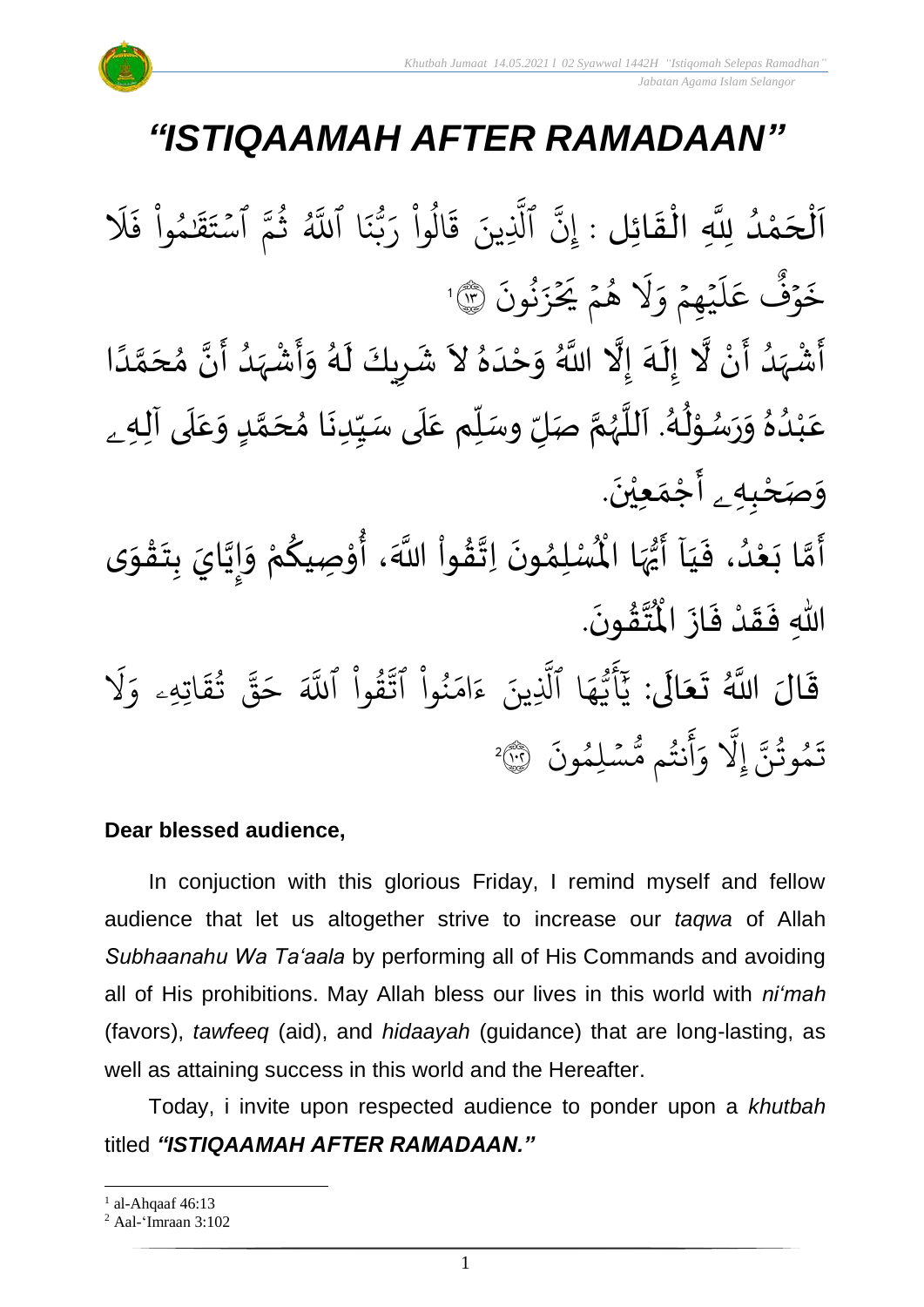

#### **Dear Respected Muslims,**

Ramadaan that had just passed definitely left one thousand and one beautiful memories within ourselves. We can still feel the sweetness of fasting during the day and praying *taraweeh* in the night. On top of that, the rigorous recitation of al-Qur'an, *qiyaam al-layl* (night prayer), and other deeds. That is the distinctiveness of Ramadaan as compared to other months.

The feeling of sorrow leaving Ramadaan and yearning to experience Ramadaan in the coming year is from the *fitrah* (natural disposition) within the inner soul of those that love to indulge in righteous deeds, as stated by Mu'alla bin al-Fadl, one of the scholars of the *taabi' taabi'een*:

*"They [the salaf] would supplicate to Allah for six months prior that they would reach Ramadaan. Then, they would supplicate to Him for six months afterward to accept their deeds."* 

Hence, as a manifestation of our gratefulness upon the bounty of the month of Ramadaan that had passed, let us continue to increase our righteous deeds such as going to the *surau* and masjid for the congregational prayers, frequenting the circles of knowledge, giving charity (*sadaqah*), reciting al-Qur'an, and supererogatory fasting such as the six days of Shawwaal.

In the *hadeeth* of Abu Ayyoob al-Ansaari *radiyAllaahu 'anh*, Rasulullah صلى الله عليه وسلمsaid:

" مَنْ صَامَ رَمَضَانَ، ثُمَّ أَتْبَعَهُ سِتًّا مِنْ شَوَّالٍ، كَانَ َ  $\frac{1}{1}$ ْ  $\frac{1}{2}$ ن<br>م ُ<br>ُ  $\ddot{\phantom{0}}$  $\frac{1}{2}$  $\ddot{\phantom{0}}$  $\frac{1}{2}$ ْ  $\frac{1}{2}$  $\ddot{\phantom{0}}$ َ ؚ<br>إ ن<br>م  $\frac{1}{2}$ ْ ً<br>پانا<br>\* كَصِيَامِ الدَّهْرِ" َ ์<br>-<br>-י<br>**י** اتا<br>ا ।<br>।<br>।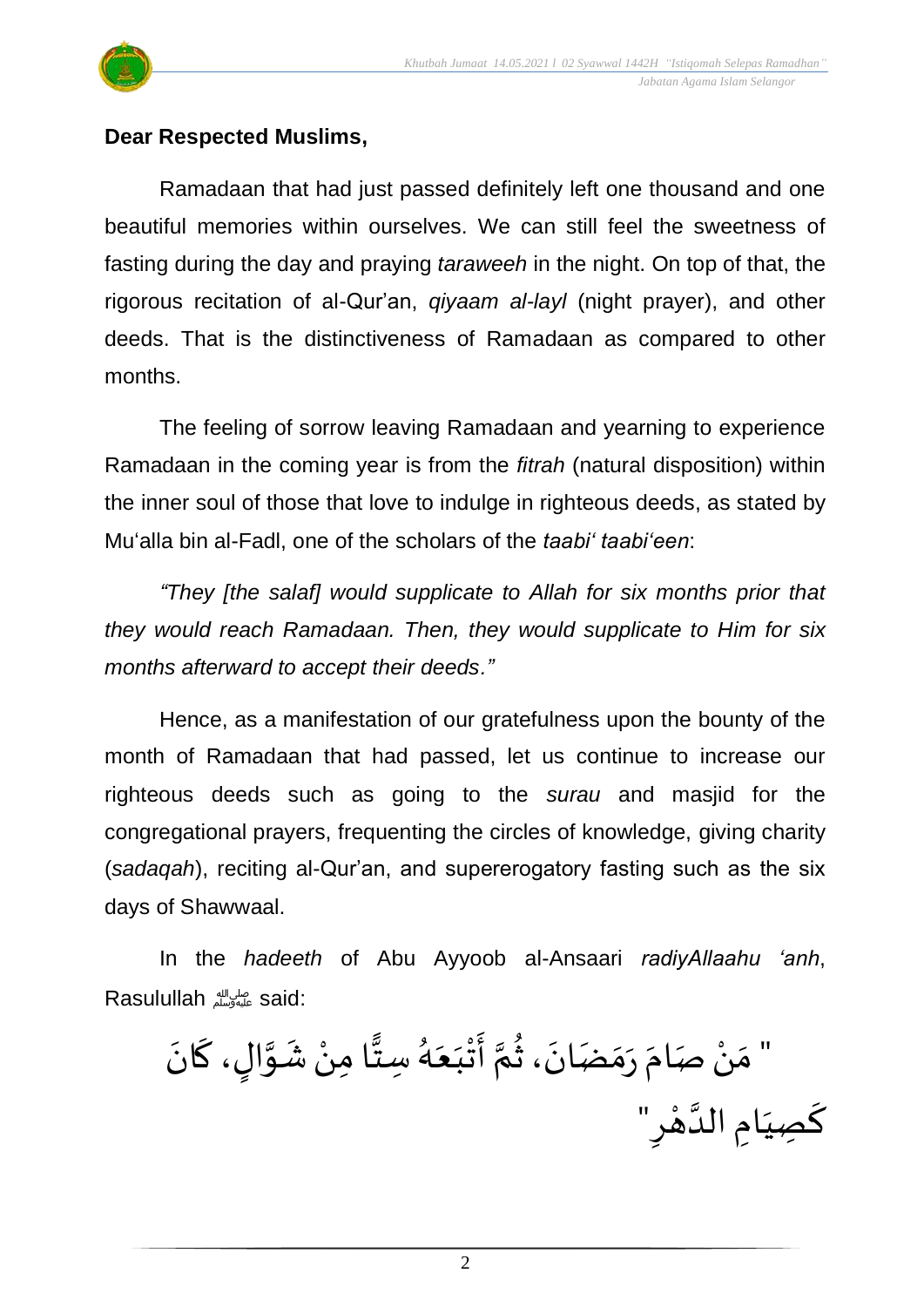

*"Whoever fasts during the month of Ramadaan and then follows it with six days of Shawwaal will be (rewarded) as if he had fasted the entire year."*

(Muslim)

Therefore, it is only befitting that our enthusiasm and earnestness in obeying the commands of Allah throughout this past Ramadaan are maintained throughout our lives. That is the true objective of Ramadaan in developing the individual unto becoming a person having *taqwa*.

#### **Dear blessed audience,**

Today, I would like to share a guideline for all of us in maintaining *istiqaamah* (steadfastness) with righteous deeds as it was achieved in Ramadaan. Among them:

1. Always have *ikhlaas* (sincerity) in all deeds performed. The question is, why is it our passion in performing righteous deeds during Ramadaan is greater as compared to our condition in other months? Are we doing good deeds just because of the month of Ramadaan? If the righteous deeds that we had performed were sincerely for the sake of Allah *Subhaanahu Wa Ta'aala*, then we should maintain *istiqaamah* in performing those deeds throughout our entire lives. When we remain *istiqaamah* in increasing our deeds, then the *imaan* (faith) increases as well.

2. Increase in making *du'aa* (supplication) to Allah *Subhaanahu Wa Ta'aala* so that we will be bestowed with the strength to indulge in righteous deeds and remain protected from the temptations of *iblees* and *shaytaan*, whom are always enticing us to commit acts of disobedience. Rasulullah صلى الله عليه وسلم would always supplicate, as narrated in the *hadeeth* of Shahr bin Hawshab *radiyAllaahu 'anh* whom inquired from Umm Salamah

3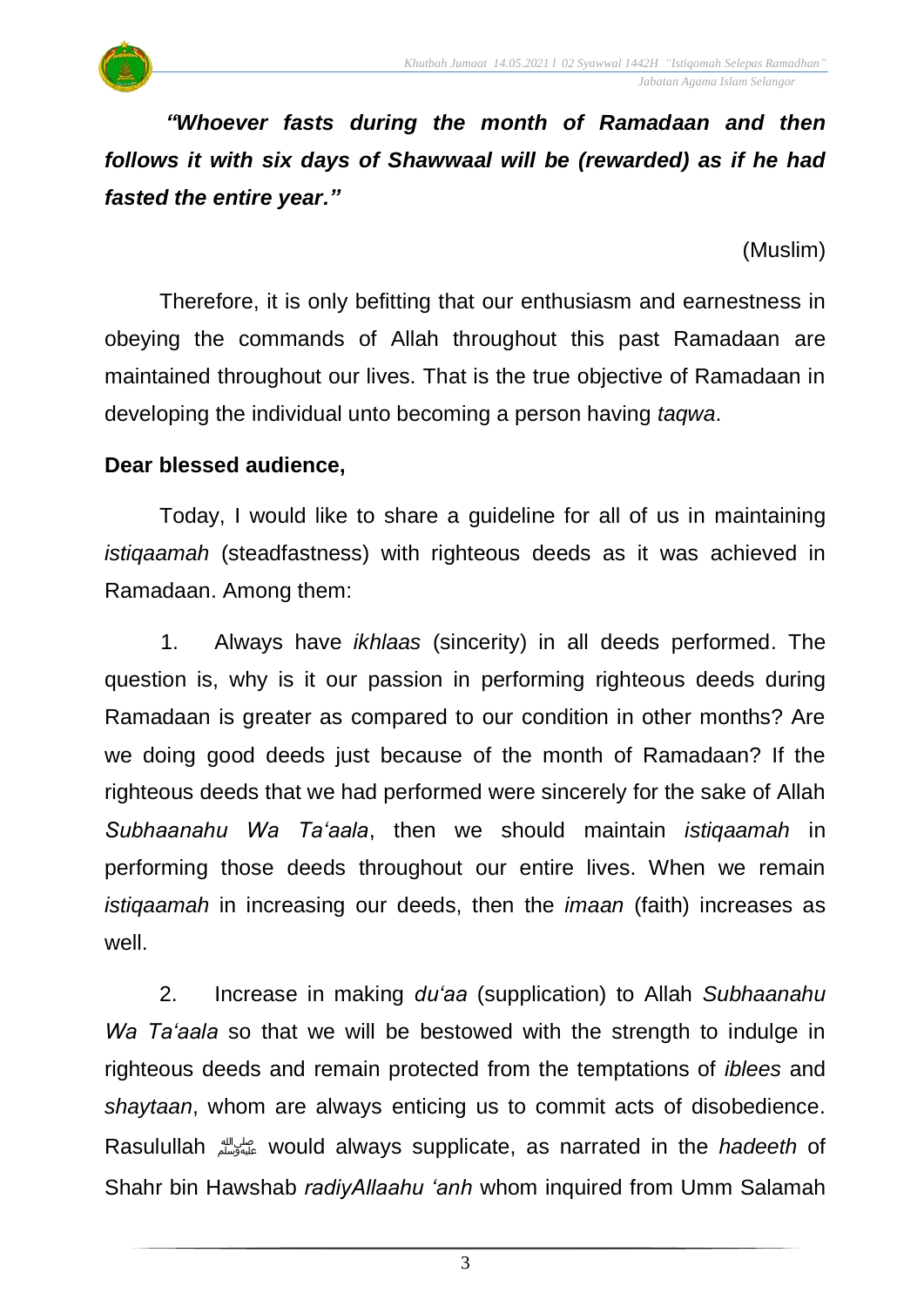



 *Jabatan Agama Islam Selangor*

*radiyAllaahu 'anha*, one of the wives of Rasulullah صلى الله عليه وسلم, regarding the *du'aa* that Rasulullah صلى الله عليه وسلم would often invoke when at home with Umm Salamah *radiyAllaahu 'anha*. She replied:

" كَانَ أَكْثَرُ دُعَائِهِ: يَا مُقَلِّبَ القُلُوبِ ثَبِّتْ قَلْبِي عَلَى دِينِك"  $\mathbf{r}$  $\frac{1}{2}$  $\frac{1}{2}$ ់<br>**រ**  $\frac{1}{2}$ ِتْ  $\frac{1}{1}$ كَانَ أَكْثَرُ دُعَائِهِ: يَا مُقَلِّبَ القُلُوبِ ثَبِّ  $\frac{1}{2}$ ُ<br>ا  $\frac{9}{4}$  $\frac{1}{\sqrt{2}}$  $\frac{1}{2}$ <sub>ያ</sub><br>ሳ  $\ddot{\phantom{0}}$ .<br>م  $\frac{1}{2}$ و<br>پ•  $\ddot{\phantom{0}}$ بة<br>أ ؚ<br>م  $\frac{1}{2}$  $\ddot{\phantom{0}}$ ์<br>-<br>-

*"The supplication he said most frequently was: "O Changer of the hearts, make my heart firm upon Your religion.""*

(at-Tirmidhi)

3. Strive to seek companions that love to do good for they will always invite us to do good, and even rebuke us for the wrongdoings and sins committed. With regard to selecting good companions in this life, Abu Moosa al-Ash'ari *radiyAllaahu 'anh* narrated that Rasulullah صلى الله عليه وسلمsaid:

*"The example of a good companion in comparison with a bad one is like that of the musk seller and the blacksmith's bellows; from the first you would either buy musk or enjoy its good smell while the bellows would either burn your clothes or your house, or you get a bad nasty smell thereof."*

(al-Bukhaari and Muslim)

4. Ponder and reflect upon the lives (*seerah*) of the Prophets and Messengers *'alayhim as-salaatu was-salaam*, and also the lives of Rasulullah's Companions *ridwanullaahi 'alayhim*. We should emulate their struggle by always remaining *istiqaamah* on the path of truth. They were not only severely tested with adversity, but they were insulted, reviled, boycotted, and many other tribulations, but none of those tests dampened their *imaan*, but instead they remained firm in obeying the commands of Allah *Subhaanahu Wa Ta'aala*.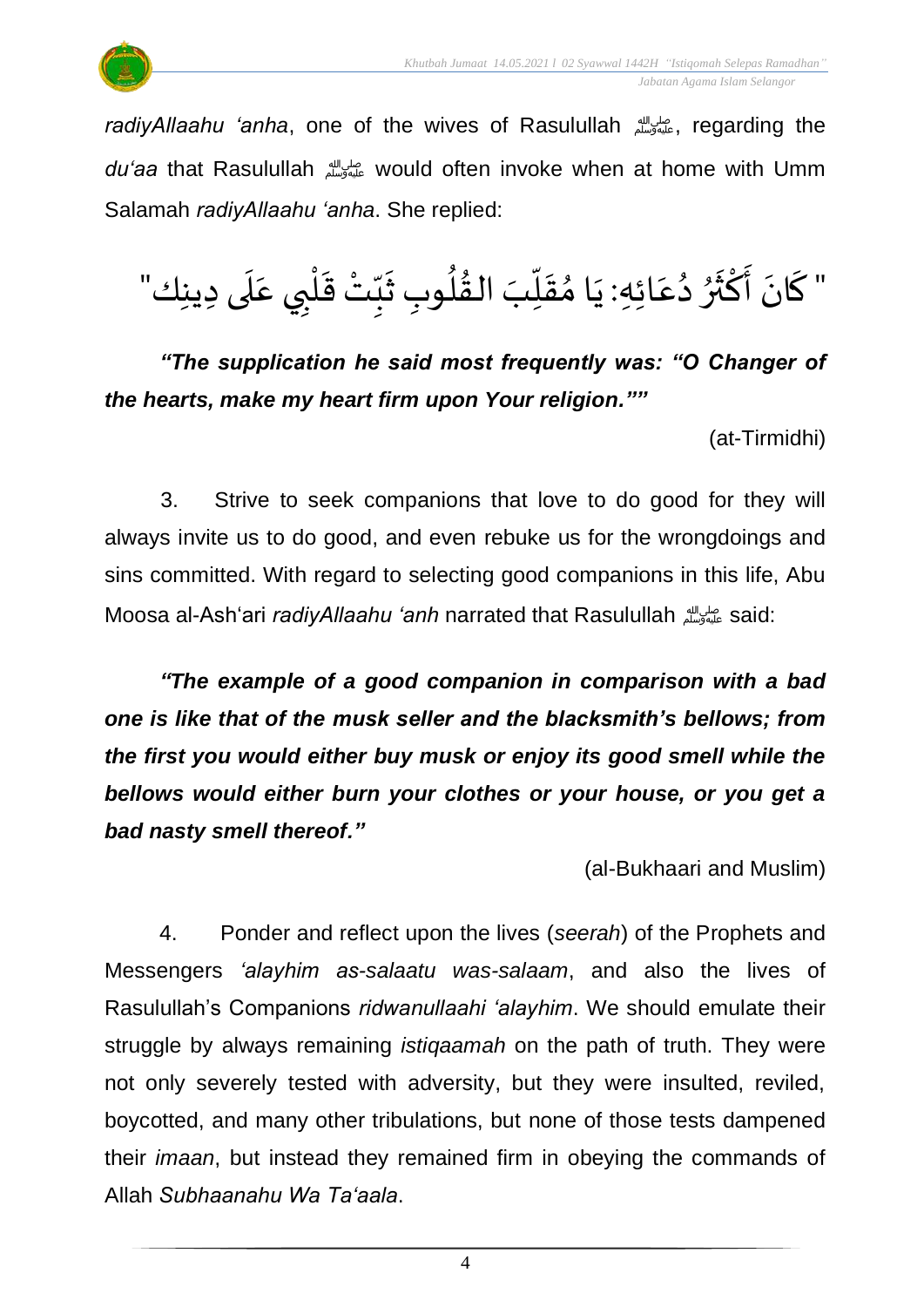



5. Start performing righteous deeds gradually but continuous. Begin with smaller quantity and move towards larger quantity. In the *hadeeth* of 'A'ishah *radiyAllaahu 'anha*, she narrated that Rasulullah صلى الله عليه وسلم said:

> بَّ الأَعْمَالِ إِلَى اللَّهِ أَدْوَمُهَا وَإِنْ قَلَّ  $\frac{1}{2}$ ْ  $\frac{1}{2}$  $\frac{1}{2}$  $\frac{1}{2}$  $\frac{1}{\lambda}$  $\frac{1}{2}$ ْ  $\frac{1}{2}$  $\tilde{\cdot}$ ل  $\frac{1}{2}$  $\frac{1}{\alpha}$ ْ<br>م ِ<br>ع .<br>من ح أ ن أ و  $\frac{1}{2}$ بة<br>•  $\frac{1}{2}$  $\frac{1}{2}$

### *"And that the most beloved deed to Allah is the most regular and constant even if it were little."*

(al-Bukhaari)

As an example, let us begin the practice of reciting al-Qur'an with light and small amount. Similarly, with the supererogatory fasting, let us begin with the fasting on Mondays or Thursdays. Then proceed to practice them continuously without feeling tired until in the end, those *'ibaadah* becomes regular habit within us.

According to one *fiqh* maxim, it states that:

 $\frac{1}{2}$ مَا لَا يُدْرَكُ كُلَّهُ، لَا يُتْرَكُ كُلَّهُ  $\tilde{\mathbf{r}}$ ُ<br>پ **ٔ**  $\overline{\phantom{a}}$ و<br>و و<br>م ہ<br>ما و<br>گ  $\tilde{\mathbf{r}}$ ُ<br>پ ْ ە<br>ت  $\frac{1}{2}$ و<br>و <u>ہ</u> ہ<br>ما ر<br>گ

*"Whatever that cannot be achieved in all, then all should not be neglected."*

#### **Dear beloved Muslims,**

To end the *khutbah* this time, I implore and invite upon fellow Muslims to internalize upon the following lessons, as guidelines in our lives: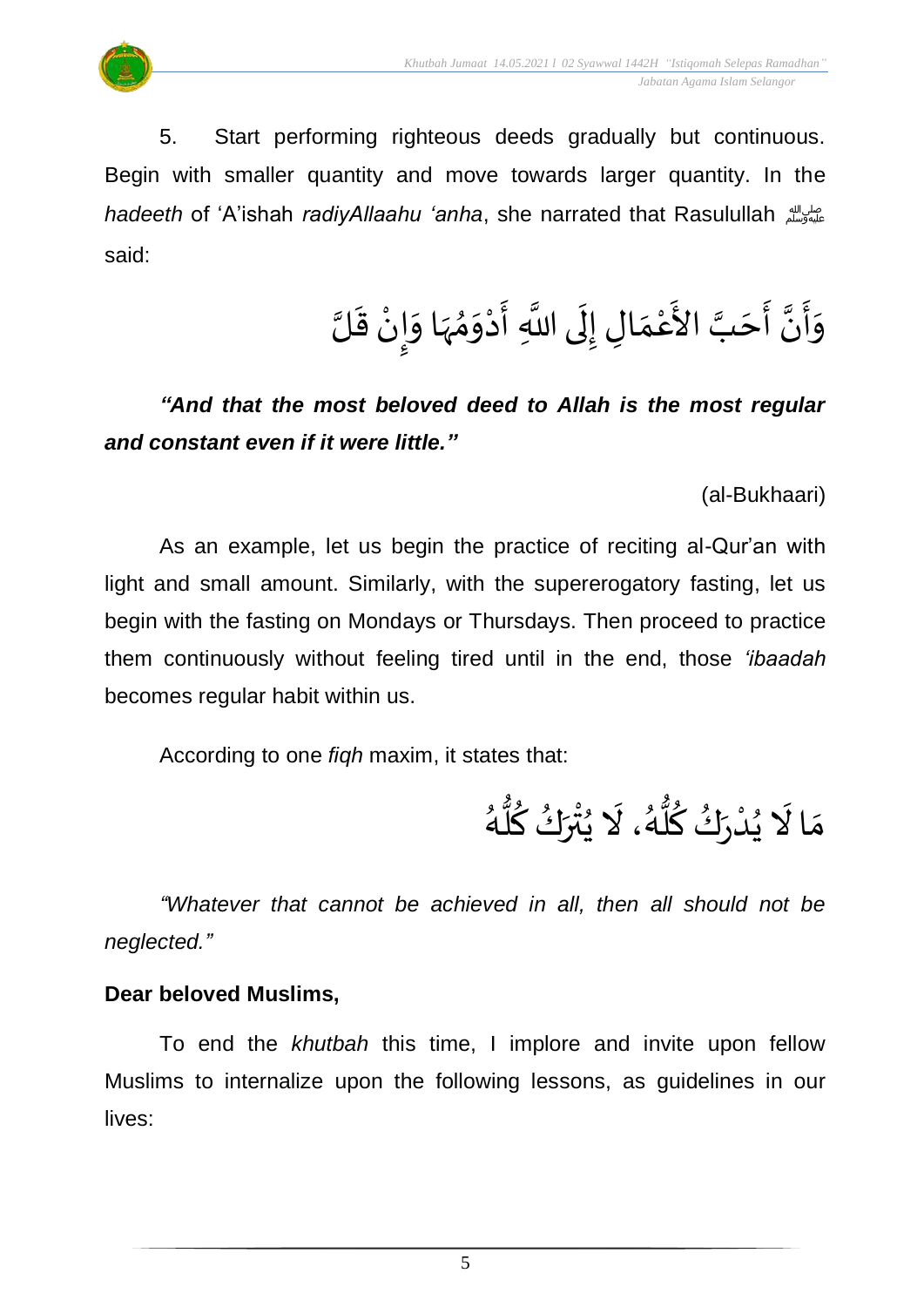1. The Muslim *ummah* must strive to have *ikhlaas* within the hearts in performing good deeds throughout life.

2. The Muslim *ummah* must strengthen its relationship with Allah *Subhaanahu Wa Ta'aala* by increasing invocations so that the heart is strengthened in keeping *istiqaamah* while upholding the *Sharee'ah* of Allah *Subhaanahu Wa Ta'aala*.

3. The Muslim *ummah* must internalize the *seerah* of the Prophets and the Companions of Rasulullah *ridwanullaahi 'alayhim* whom earnestly implemented all of the commands of Allah *Subhaanahu Wa Ta'aala*, for the sake of defending the *'aqeedah* and Religion of Allah *Subhaanahu Wa Ta'aala*.

4. Every Muslim must hasten to perform righteous deeds and do not delay, for procrastination opens up the door to failure and *shaytaan's* temptations.

> ِجِيمِ ىر<br>م ِن الر ا  $\tilde{\phantom{a}}$ ط ي **ٔ** ু<br>\* لَّهِ مِنَ الشَّ عُوذُ بِاللَّهِ و<br>په و<br>م ِ<br>ع أ

و<br>مو َٰت َ وَا َٰ  $\overline{\phantom{a}}$ حَمْد ِ<br>سَ ا السَّ ِ<br>م ر<sup>ُ</sup>ضُهَ و<br>په  $\ddot{\phantom{0}}$ ِ<br>م ة ع ٍ ِ<br>په نة<br>با  $\tilde{\phantom{a}}$ ج ِ<br>م ڪُمُ وَ  $\frac{1}{2}$ و بد<br>و ب<br>ب ِ<br>پن ِن ر ىد<br>م ة<br>قائم ِ<br>م فِر غ  $\ddot{\phantom{0}}$ ِ<br>م ر<br>م  $\tilde{1}$ إِلَىٰ **ٔ** ا  $\frac{1}{\epsilon}$ ارِعُوٓ و<br>م ِ<br>م سر<br>سد  $\frac{1}{2}$ و قِنيَ َّ ت م لِل تۡ َّ و ہ<br>آ رْضُ آعِدَّ و<br>م أ ُ ہ<br>آگ وَٱلۡأَرۡضُ أُعِدَّتۡ لِلۡمُتَّقِينَ ۞

*"And hasten to forgiveness from your Lord and a garden as wide as the heavens and earth, prepared for the righteous."*

(Soorah Aal-'Imraan 3:133)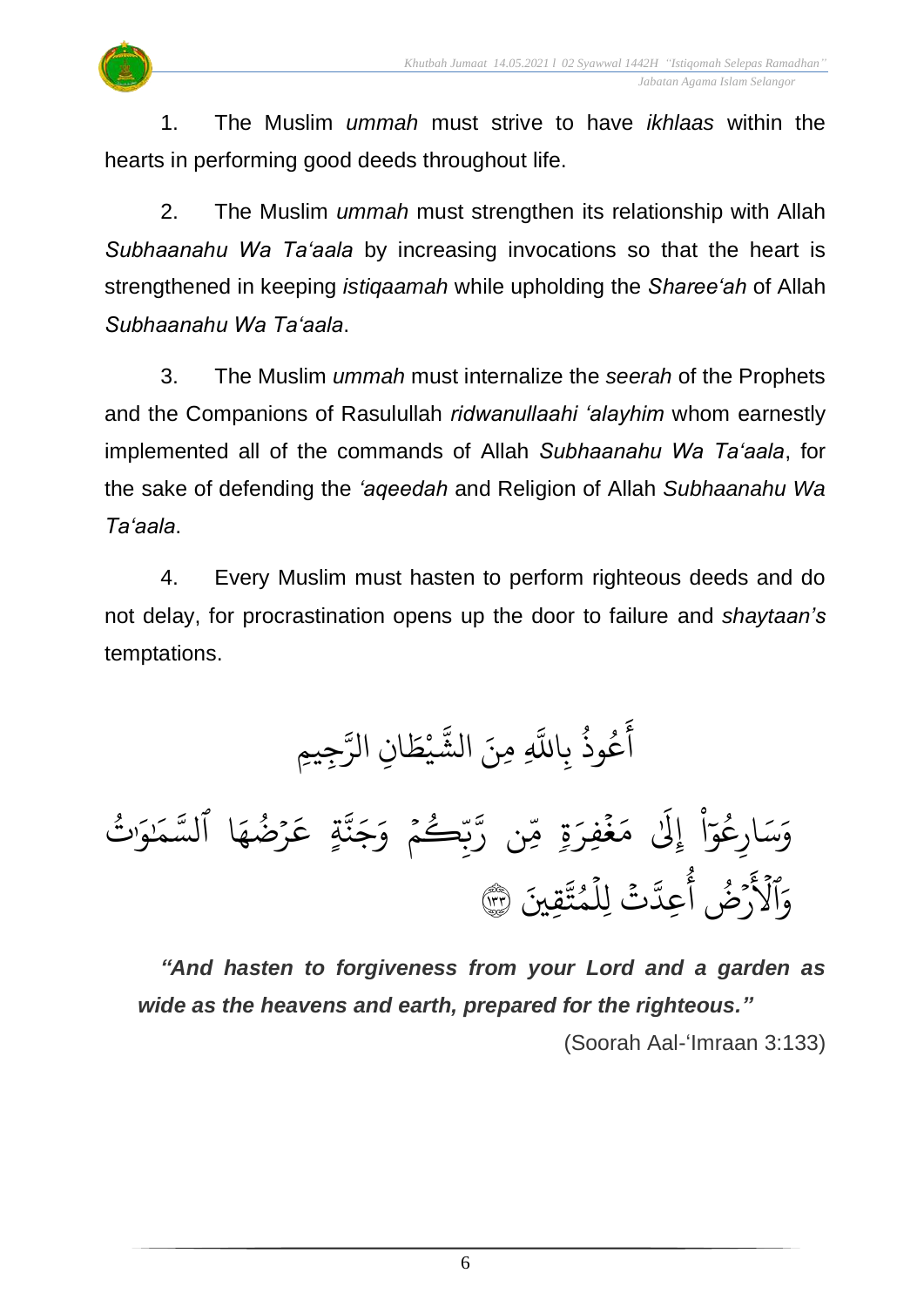*Jabatan Agama Islam Selangor*



<u>ر</u> أَقُولُ قَوْلِيْ هَذَا وَأَسْتَغْفِرُ اللّٰهَ الْعَظِيْمَ لِيْ وَلَكُمْ وَلِسَاَئِرِ إ إ ፟<br>∕ ري<br>لْمُسْلِمَاتِ، فَاسْتَغْفِرُوْهُ إِنَّهُ هُوَ الْغَفُوْرُ الرَّحِيْمُ ំ<br>រ ان<br>م  $\frac{1}{\lambda}$ י<br>י  $\frac{1}{2}$ ∫<br>∙ ر<br>ف  $\frac{1}{2}$  $\frac{1}{2}$ ء<br>لم ن<br>ب ।<br>-<br>- $\frac{1}{\lambda}$ י<br>י ،<br>∙ ْ  $\ddot{\phantom{0}}$  $\frac{1}{2}$  $\frac{1}{2}$ ر<br>لْمُسْلِمِيْنَ وَالْمُ  $\tilde{\cdot}$  $\ddot{\phantom{0}}$ ំ<br><sup>•</sup> الْم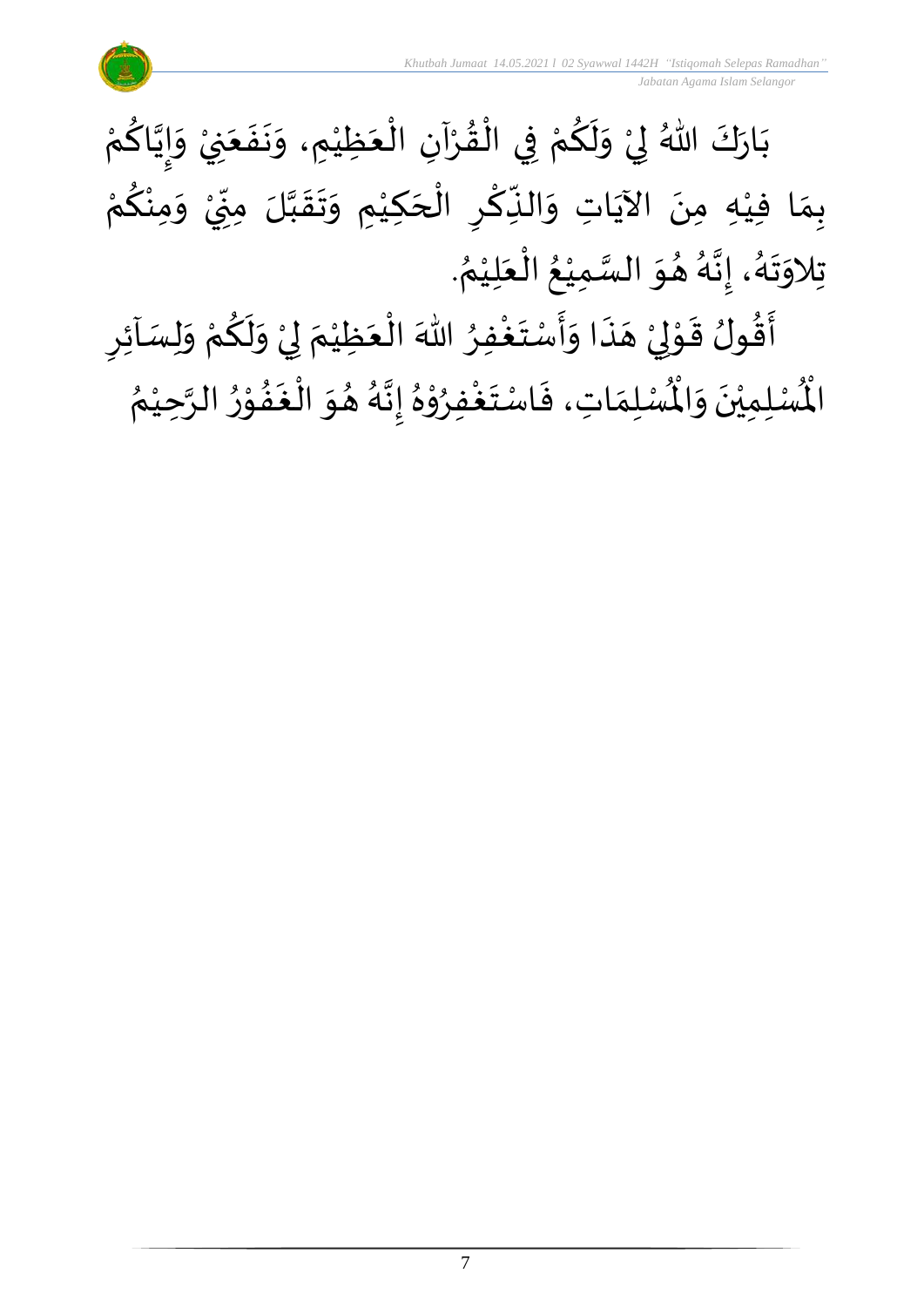

#### **Dear blessed audience,**

Once more, I would like to remind all of us to always have the *taqwa* of Allah *Subhaanahu Wa Ta'aala* by guarding ourselves and our families from abominable deeds and disobedience against Allah *Subhaanahu Wa Ta'aala*. At the same time, we will continue to pray so that our country will always remain blessed and protected from all forms of threat, as well as contagions from the Covid-19 pandemic. For that, let us graciously accept the government's recommendation by registering ourselves through the *MySejahtera* application in order to obtain vaccine shots that have been authorized by the Ministry of Health Malaysia. We should not feel angry or doubtful when given the shots. This matter had been meticulously scrutinized and discussed in details, where its ruling of permissibility was reached during the 118<sup>th</sup> *Muzakarah* Committee Meeting of the National Council for Islamic Affairs (MKI) that convened on the 16<sup>th</sup> and 17<sup>th</sup> of February 2021 and also the Selangor *Fatwa* Committee Meeting that took place on the 9<sup>th</sup> of March, 2021.

8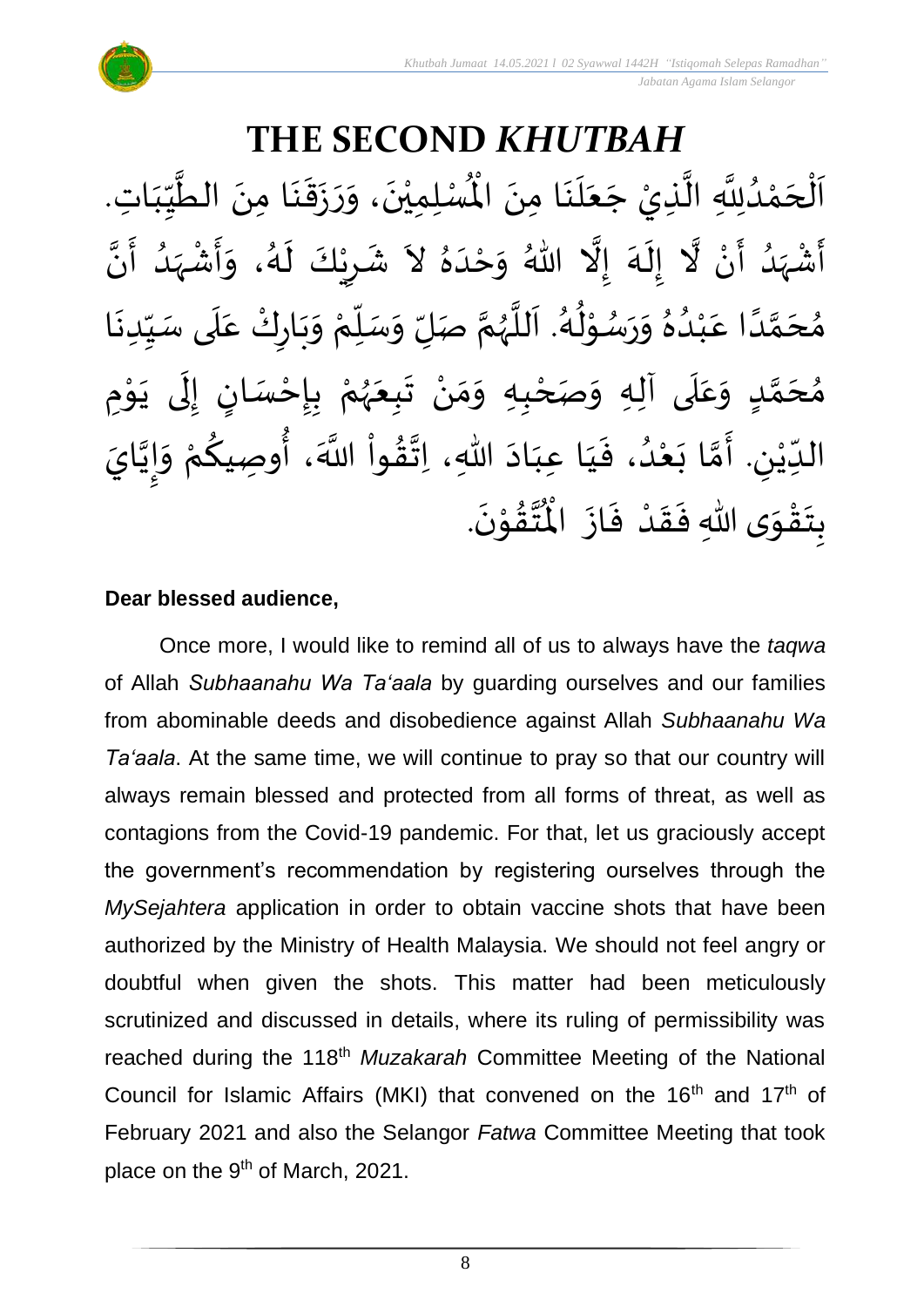

#### **Respected Muslims,**

May we become among the slaves of Allah that are patient while enduring all diseases afflicted, disciplined in adhering to the Standard Operating Procedures (SOP) and the new normal practices in overcoming the Covid-19 pandemic, for the sake of our own safety and the community. On this glorious day, let us altogether increase our *salawaat* upon our beloved Prophet Muhammad  $\equiv$  as Allah has commanded:

Let us altogether increase our *salawaat* upon our beloved Prophet Muhammad  $\ddot{\text{m}}$  as Allah has commanded:

قَالَ اللّهُ تَعَالَى : إِنَّ ٱللَّهَ وَمَلِّيكَتَهُو يُصَلُّونَ عَلَى ٱلتَّبِيَّ يَأْتُهَا ٱلَّذِينَ  $\ddot{\phantom{0}}$  $\overline{\phantom{a}}$  $\frac{1}{2}$  $\frac{1}{2}$ یہ<br>1 ا الَّذِ ِ<br>م ه و<br>د يت<br>ب ِ<br>ج  $\overline{\mathcal{L}}$ ِ<br>د ِّيِّ<br>تَّـمِّ لَّـ .<br>تَ عَلَى ٱلنَّ ون و<br>ا و<br>٩و يُصَلُّ ُو و<br>ط  $\ddot{\cdot}$ ت ر<br>م ِك ئ بر<br>آ  $\uplambda$ ِ<br>م ے<br>م  $\frac{1}{2}$ و ِ<br>آک اللَّهَ ِ<br>په ِن إ و و<br>ا م<br>نُواْ صَلَّ ْ ُ ِ<br>م ام َ<br>ء ءَامَنُوا صَلُوا عَلَيْهِ وَسَلِمُوا تَسْلِيمًا  $\frac{2}{\lambda}$ ي<br>تسلِيمًا ت ْ وا ِم و<br>م ں<br>آ ل ِ<br>س ر<br>سد ِ<br>ہ يُهِ وَ,  $\ddot{\phantom{0}}$ ر<br>آ  $\uplambda$ ِ<br>م ا عَلَيْهِ وَسَلِمُوا تَسْلِيمًا ۞ ْ اللَّهُمَّ صَلِّ وَسَلِّمْ عَلَى سَيِّدِنَا وَمَوْلاَنَا مُحَمَّدٍ سَيِّدِ الْمُرْسَلِينَ  $\ddot{\phantom{0}}$ ْ  $\mathbf{r}^{\circ}$ للَّهُمَّ صَلِّ وَسَلِّمْ عَلَى سَيِّدِنَا وَمَوْلاَنَا مُحَمَّدٍ سَيِّدِ الْمُ  $\frac{1}{1}$  $\frac{1}{2}$ <u>ل</u> تا<br>م  $\overline{\phantom{a}}$  $\frac{1}{2}$  $\mathbf{r}$  $\sim$ ֦֧֝<br>֧<u>֝</u>  $\frac{1}{2}$  $\tilde{\phantom{a}}$  $\ddot{\phantom{0}}$  $\frac{1}{1}$ َ .<br>م ْ ر<br>س  $\frac{1}{2}$  $\frac{1}{2}$ تا<br>ح ر<br>ر<br>ر ا<br>آ ِ ِه .<br>اتر .<br>تا ُضَ اللَّهُمَّ عَنْ أَصْحَابِهِ وَقَرَابَتِهِ وَأَزْوَاجِهِ وَذُرِّدٍّ  $\frac{1}{\sqrt{2}}$ ر ا<br>ڊ  $\frac{1}{2}$  $\frac{1}{2}$ ا<br>وف  $\frac{1}{2}$  $\frac{1}{2}$  $\ddot{\phantom{0}}$  $\frac{1}{2}$  $\frac{1}{2}$  $\frac{1}{2}$ َ ا<br>پنج ْ '<br>م ن<br>م ر<br>ر<br>ر ا<br>الم اڑ  $\frac{1}{2}$ و  $\ddot{\phantom{0}}$ أَجْمَعِيْنَ. ់<br>**់**  $\frac{1}{\lambda}$ ْ  $\frac{1}{2}$ 

ِ<br>اَللَّهُمَّ اغْفِرْ لِلْمُسْلِمِيْنَ وَالْمُسْلِمَاتِ وَالْمُؤْمِنِيْنَ وَالْمُؤْمِنَاتِ ›<br>ል ֦֧֦֧֦֧֦֧֦֧֦֧֦֦֦֧֦֜֜<br>֧֜֜֜֜֜֜֜֜֜֜֜֜֜֜֜֞֟ **ٔ** ن<br>م ر<br>ر<br>ر ا<br>آ ً<br>آ  $\ddot{\phantom{0}}$ ْ<br>بِ ُْ ُؤْمِنِيْنَ ۖ وَالْمُ  $\frac{1}{2}$  $\ddot{\phantom{0}}$ ْ ْ<br>بِ ُْ ِ<br>لْمُسْلِمَاتِ وَالْمُ  $\frac{1}{2}$  $\frac{1}{\sqrt{2}}$ يْنَ وَالْمُسْلِمَاتِ وَالْمُؤْمِنِيْنَ وَالْمُؤْمِنَاتِ  $\frac{1}{2}$  $\ddot{\phantom{0}}$ ْ أُحْيَاءِ َ ْ َ ْ الْأَحْيَاءِ مِنْهُمْ وَالأَمْوَاتِ، إِنَّكَ سَمِيْعٌ قَرِيْبٌ مُجِيْبُ الدَّعَوَاتِ <u>់</u> ُ<br>بو ْ  $\ddot{\ }$ ់<br>។ ں<br>ج  $\frac{1}{2}$ ِ<br>م ان<br>ا ُ ْ ๋<br>ጎ ه<br>**د،** ي ر ق <u>ر</u>  $\ddot{\mathbf{r}}$ ٌ ، إِنَّكَ سَمِيْعٌ ֦֧֦֦֧֝<u>֦</u> لة<br>• ।<br>-<br>-ِّ حَسَّةٍ عِلَيْهِمْ الْسَلَّامِ وَسَاءٍ عَلَيْهِمْ أَعِزَّ الْإِسْلاَمَ وَالْمُسْلِمِيْنَ، وَأَهْلِكِ<br>وَيَا قَاضِيَ الْحَاجَاتِ. اَللَّهُمَّ أَعِزَّ الْإِسْلاَمَ وَالْمُسْلِمِيْنَ، وَأَهْلِكِ  $\overline{\phantom{a}}$ ֦֧֦֧֦֧֦֧֦֧֦֧֦֧֦֧<br>**֡**  $\frac{1}{2}$ ์<br>:<br>:  $\ddot{\phantom{0}}$ י<br>**י**  $\frac{1}{2}$  $\tilde{\cdot}$  $\ddot{\phantom{0}}$ ْ اَللَّهُمَّ أَعِزَّ الْإِسْلاَمَ وَالْمُ  $\frac{1}{2}$ .<br>د  $\tilde{\zeta}$ .<br>م بة —<br>ج ن<br>م و<br>ر<br>ر ا<br>آ ۔<br>آ  $\ddot{\phantom{0}}$ ت ب ْ ُ<br>مو الْكَفَرَةَ وَالْمُبْتَدِعَةَ وَالْمُشْرِكِيْنَ وَدَمِّرْ أَعْدَاءَكَ أَعْدَاءَ الدِّيْنِ.  $\frac{1}{2}$  $\frac{1}{2}$  $\frac{1}{2}$  $\frac{1}{2}$ .<br>س بر<br>ر ِ ٝ<br>ؙ  $\frac{1}{1}$  $\frac{1}{2}$ ا<br>ا<br>ا ۔<br>م  $\frac{1}{2}$ َ<br>و  $\frac{1}{2}$ ا<br>-<br>ا ْ َ ّ<br>ْ  $\frac{1}{\lambda}$  $\sim$  $\frac{1}{2}$  $\ddot{\phantom{0}}$ ٝ<br>ا <u>ر</u> ْ  $\ddot{\hat{}}$ لبِعَةَ وَالْمُ  $\tilde{\cdot}$  $\ddot{ }$ .<br>م .  $\ddot{\phantom{0}}$ وَانْصُرْنَا عَلَى الْقَوْمِ الْكَافِرِيْنَ ٝ<br>ۣ<br>ؙ رِ ์<br>-<br>-`<br>ا **→** ֦֧<sup>֦</sup>  $\frac{1}{2}$ ِّ<br>ا  $\overline{\phantom{a}}$ .<br>م ्<br>।<br>• । ْ و<br>د ْ  $\frac{1}{2}$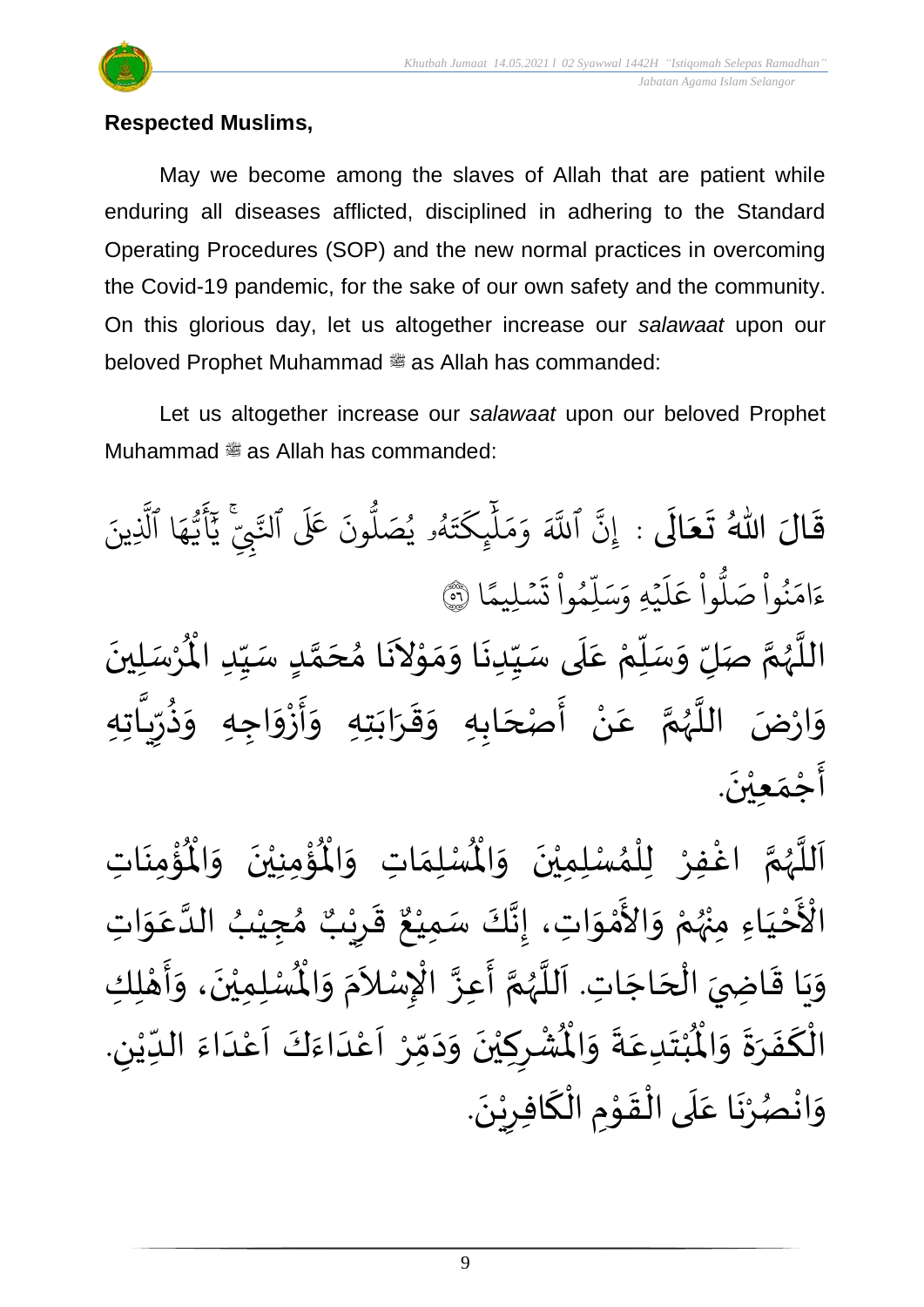

ِ<br>اَللَّهُمَّ إِنَّا نَسْأَلُكَ وَنَتَوَسَّلُ إِلَيْكَ بِنَبِيِّكَ الأَمِيْنِ، وَنَسْأَلُكَ ُ<br>اُ∱  $\ddot{\cdot}$  $\ddot{\phantom{0}}$  $\frac{1}{2}$ ْ َ<br>ج  $\frac{1}{1}$  $\frac{1}{2}$  $\frac{1}{2}$  $\ddot{\phantom{0}}$ <u>دِ</u> ֦֦֦֦֦֦֦֝֝֝֝֝֝**֦**  $\tilde{\mathbf{r}}$  $\frac{1}{2}$ ا<br>ما  $\frac{1}{2}$  $\frac{1}{2}$  $\ddot{\phantom{0}}$  $\frac{1}{2}$ ُمُ<br>ا  $\frac{1}{2}$  $\ddot{\phantom{0}}$ ن<br>•<br>•  $\frac{1}{2}$ ن<br>م و<br>ر<br>ر ا<br>آ  $\overline{\phantom{a}}$ ْ .<br>بِأَسْمَآئِكَ الْحُسْنَى، وَصِفَاتِكَ الْعُظُمَى، أَنْ تَحْفَظَ بِعَيْنِ  $\frac{1}{2}$ ั<br>ก ֦֧֦֧֦֧֦֧֦֧֦֧֦֧֦֧֦֧֦֧֦֧֝֝֟֓֓֝<br>**֧** }<br>• ֦֧֦֧֦֧֦֧<br>֧֝֜֜֜֜֜  $\ddot{\bullet}$  $\frac{1}{2}$  $\ddot{\phantom{0}}$ ر<br>د ֦֧֦֧֦֧֦֧֦֧֦֧֦֧֦֧֦֟֓֓֓֟֓֟֓֟֓֟֓֟֓֟֓<br>֧ׅ֜֜֜֜֜֜֜֜֜֜֜֜֜֬֟ ์ -<br>-<br>-<u>ر</u> ْ ي َ  $\frac{1}{\sqrt{2}}$  $\ddot{\cdot}$ −<br>→<br>◆  $\ddot{\cdot}$ ِ<br>عِنَايَتِكَ الرَّبَّانِيَّةِ، وَبِحِفْظِ وِقَايَتِكَ الصَّمَدَانِيَّةِ، جَلاَلَةَ مَلِكِنَا ِ<br>ای  $\sim$ ات<br>ا  $\frac{1}{1}$  $\frac{1}{2}$ اتا<br>در  $\ddot{\phantom{0}}$ ر<br>پود ້<br>:  $\frac{1}{2}$  $\frac{1}{2}$ اتا<br>ا ن<br>تار<br>۱ انہ<br>م  $\ddot{\phantom{0}}$  $\ddot{\phantom{0}}$  $\ddot{\phantom{0}}$  $\frac{1}{2}$ ُعَظَّمِ، سُلْطَان سلَاڠُور، سُلْطَان شَرَفُ الدِّين ادريس شاه  $\frac{1}{1}$ ُ  $\mathbf{r}$ م<br>م ់<br>វ ُ<br>م )<br>፟ ے۔<br>م ة<br>أ ُ<br>ُ' ر<br>انگل َ ر<br>مو الْم الحاج ابن المرحوم سُلْطَان صَلاَحُ الدِّين عبد العزيز شاه  $\frac{1}{2}$ ُ ।<br>र ۔<br>ا ا<br>ا ر<br>رہ َ الحاج. اَللَّهُمَّ أَدِمِ الْعَوْنَ وَالْبِدَايَةَ وَالتَّوْفِيْقَ، وَ ن<br>م و<br>ر<br>ر ا<br>الم ،<br>آ  $\ddot{\cdot}$ ة ان<br>م ِ<br>الصِّحَّ  $\frac{1}{2}$  $\ddot{\phantom{0}}$ ْ י<br>י انا  $\frac{1}{2}$  $\ddot{\phantom{0}}$  $\ddot{\phantom{0}}$ ا<br>ا ֫<br>֟֟֟**֝**  $\frac{1}{2}$  $\ddot{\phantom{0}}$ י<br>י  $\overline{\phantom{a}}$ ֦֧֦֧֦֧֦֧֦֧֦֧֦֟֜֜֓֟֓֟֓<br>֧ׅ֝֜֜֜֜֜֜֜֜֜֓֬֟֓֟ ।<br>।<br>। ى<br>وَالسَّلامَةَ مِنْكَ، لِوَلِيِّ عَہْدِ سلاڠُور، تَعْكُو أَمِير شَاه اِبْنِ ؙ<br>ؙ  $\frac{1}{2}$ َ )<br>ፌ ٝ<br>ۣ<br>ؙ َ<br>م .<br>.<br>. .<br>بر إ  $\frac{1}{2}$ ْ  $\ddot{\phantom{0}}$  $\frac{1}{2}$ ان<br>ما  $\frac{1}{2}$ ।<br>इ م<br>ح  $\tilde{\phantom{a}}$ السُّلْطَان شَرَفُ الدِّين ادريس شاه الحاج، فِيْ أَمْنٍ وَصَلاَ  $\frac{1}{2}$ ر<br>! י<br>י اً<br>∶َأَبَّ ْ ۔<br>س ُ ِرِ<br>په  $\mathbf{r}$ ْ<br>أ  $\frac{3}{4}$ وَعَافِيَةٍ بِمَنَّكَ وَكَرَمِكَ يَا ذَاالْجَلالِ وَالإِكْرَامِ. اَ  $\frac{1}{2}$  $\overline{\phantom{a}}$ ا<br>ا .<br>با  $\ddot{\phantom{0}}$ َ  $\frac{1}{2}$  $\frac{\nu}{\sqrt{2}}$  $\frac{1}{\lambda}$  $\sum_{i=1}^{n}$ َ .<br>م  $\frac{1}{2}$ للَّهُمَّ أَطِلُّ ا<br>:<br>: י<br>מ ُ<br>وفر<br>م م<br>تار<br>ا  $\overline{\phantom{a}}$ ।<br>∕ ا<br>م ້<br><u>່</u> غ  $\frac{1}{2}$ بلّ  $\frac{1}{2}$ لِحَيْنِ لِلْمُوَظَّفِيْنَ وَالرَّعِيَّةِ وَالْبِلاَدِ، وَ  $\sim$ ֦֧<u>֚</u>  $\frac{1}{2}$ ة<br>م ان<br>ا  $\tilde{\cdot}$  $\ddot{\phantom{0}}$ ْ ا<br>ا  $\frac{1}{2}$ ,<br>ለ ْ ْ ة<br>4  $\overline{\phantom{a}}$ صْ ا م  $\frac{1}{2}$  $\frac{1}{2}$ م ์<br>ይ<br>አ و<br>کھ رَ ់<br>្ ه<br>م و<br>م ع مَقَاصِدَهُمَا لِطَرِيقِ الْهُدَى وَالْرَّشَادِ. ์ $\frac{1}{2}$  $\frac{1}{2}$ م<br>ا و<br>ر<br>ر ֦֧֦֧֦֧<br>֧֩ ِ ً<br>نام  $\frac{1}{2}$ )<br>**ይ**  $\frac{1}{1}$  $\frac{1}{2}$  $\frac{1}{2}$ 

O Allah, You are the Lord that is All Mighty, we are grateful to You for having bestowed upon us *rahmah* and blessings upon this state that continues to prosper and progress, and that its residents remain united, under the auspices and leadership of our Ruler as the Head of Islamic affairs in this state.

O Allah, make us among Your slaves whom are always exalting Your Word and Religion. Keep us away from groups and those that like to criticize, curse, and insult Your Religion.

O Allah, grant us guidance in performing the five obligatory prayers in congregation, fulfilling *zakaat* through Selangor *Zakaat* Board (LZS), and give away our wealth and endowment (*waqf*) through *Perbadanan Wakaf*